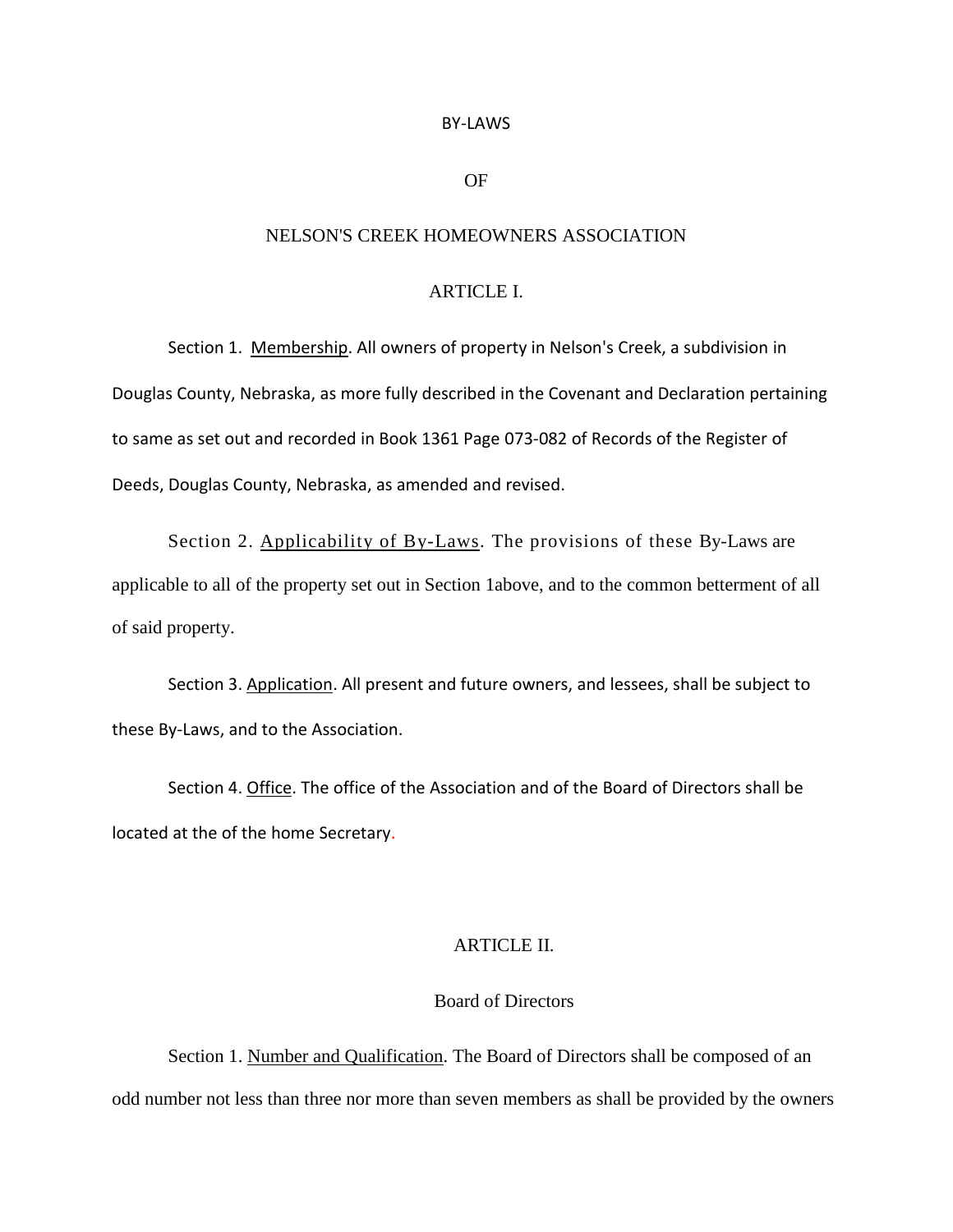at their regular annual meeting. All such members shall be owners or spouses of owners, or in the case of partnership owners, members or employees of such partnership, or in the case of corporate owners, officers, stockholders or employees of such corporation, or in the case of fiduciary owners, fiduciaries or officers or employees of such fiduciary. Any Board member who ceases to be associated in one of the enumerated capacities with the owner that selected him shall be deemed to have resigned as of the date upon which such association terminates, and shall be replaced by selection of a substitute designated by the Board of Directors.

Section 2. Powers and Duties. The Board of Directors shall have the powers and duties necessary for the administration of the affairs of the Association and may do all such acts and things except as by law or by the Articles of Incorporation or by these By-Laws may not be delegated to the Board of Directors by the owners. Such powers and duties of the Board of Directors shall include, but shall not be limited to, the following:

(a) The care, upkeep and maintenance of medians or similar property.

(b) To plant trees, shrubs, grass and otherwise beautify medians or similar property.

(c) To enter into contracts as may be necessary to further the interests of the Homeowners Association.

(d) Determination of the common expenses required for the affairs of the Association.

(e) Collection of the common charges from the owners.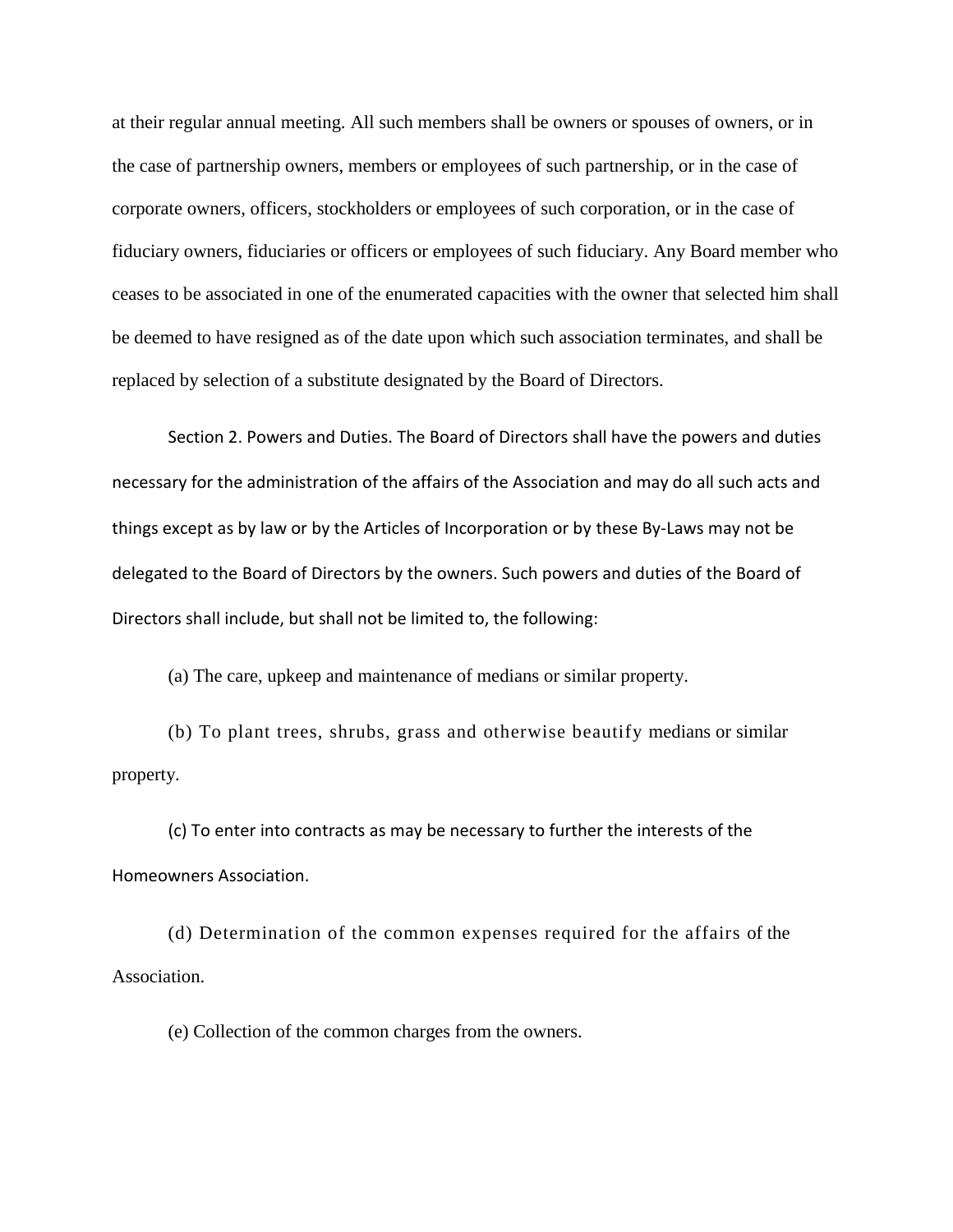(f) Employment and dismissal of the personnel necessary for the maintenance and operation of the Association.

(g) Opening of bank accounts on behalf of the Association and designating the signatories required therefor.

(h) Obtaining insurance for the Association to cover the operations of the Association.

(i) Taking all other necessary and proper actions for the sound management of the Association and fulfillment of its purposes.

Section 3. Designation and Term of Office. At each annual meeting of the owners, the owners shall designate the members of the Board of Directors. The members of the Board of Directors shall hold office for a term of two years and until their respective successors have been designated, provided, however, that a Board member shall be deemed to have resigned whenever such member, his spouse, or firm, corporation, or other entity with which he is associated, sells the land which qualified such individual to become a member of the Board of Directors.

Section 4. Removal of Members of the Board of Directors. At any regular or special meeting of owners at which a quorum is present, any one or more of the members of the Board of Directors may be removed for cause by a majority of the owners at said meeting, and a successor may then and there or thereafter be designated by the owners.

Section 5. Vacancies. Any vacancy in the Board of Directors shall be filled by the Board of Directors in a special meeting called for said purpose. The person so designated shall serve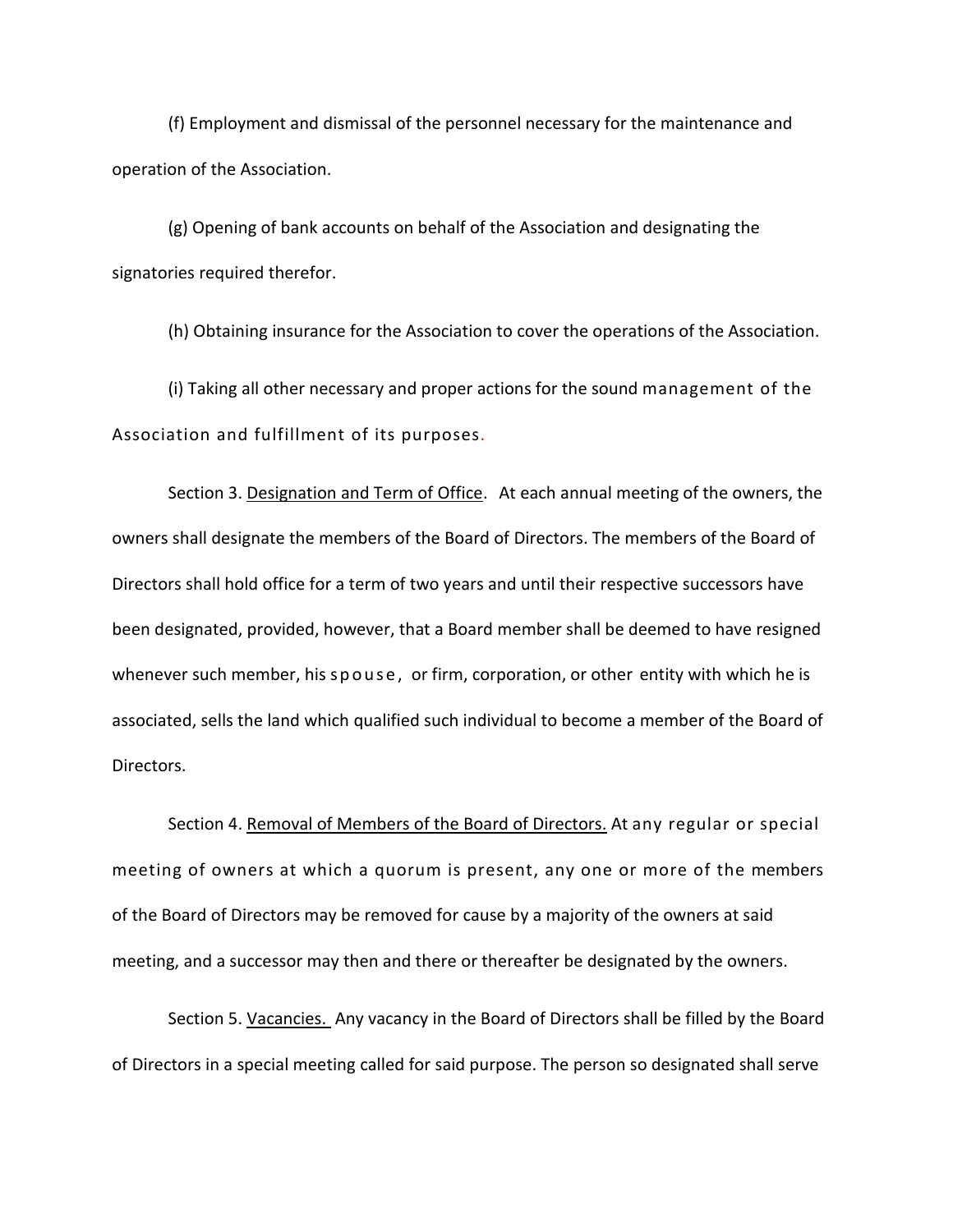on the Board of Directors until his successor shall be designated at the next annual meeting of the owners.

Section 6. Organization Meeting. The first meeting of the members of the Board of Directors following the annual meeting of the owners shall be held within ten (10) days thereafter, at such time and place as shall be fixed by the Board of Directors, and no notice shall be necessary to the newly designated members of the Board of Directors in order to legally constitute such meeting, providing a quorum, as that term is defined in Article II, Section 10 of these By-Laws, of the Board of Directors shall be present thereat.

Section 7. Regular Meeting. Regular meetings of the Board of Directors may be held at such time and place as shall be determined from time to time, by a majority of the members of the Board of Directors, but at least one such meeting shall be held during each fiscal year. Notice of regular meetings of the Board of Directors shall be given to each member of the Board of Directors, by email or telephone, at least three (3) business days prior to the day named for such meeting.

Section 8. Special Meetings. Special meetings of the Board of Directors may be called by the President on two (2) business days' notice to each member of the Board of Directors, given by email or telephone which notice shall state the time, place and purpose of the meeting. Also, special meetings of the Board of Directors shall be called in like manner and on like notice on the request to the President or Secretary of any member of the Board of Directors.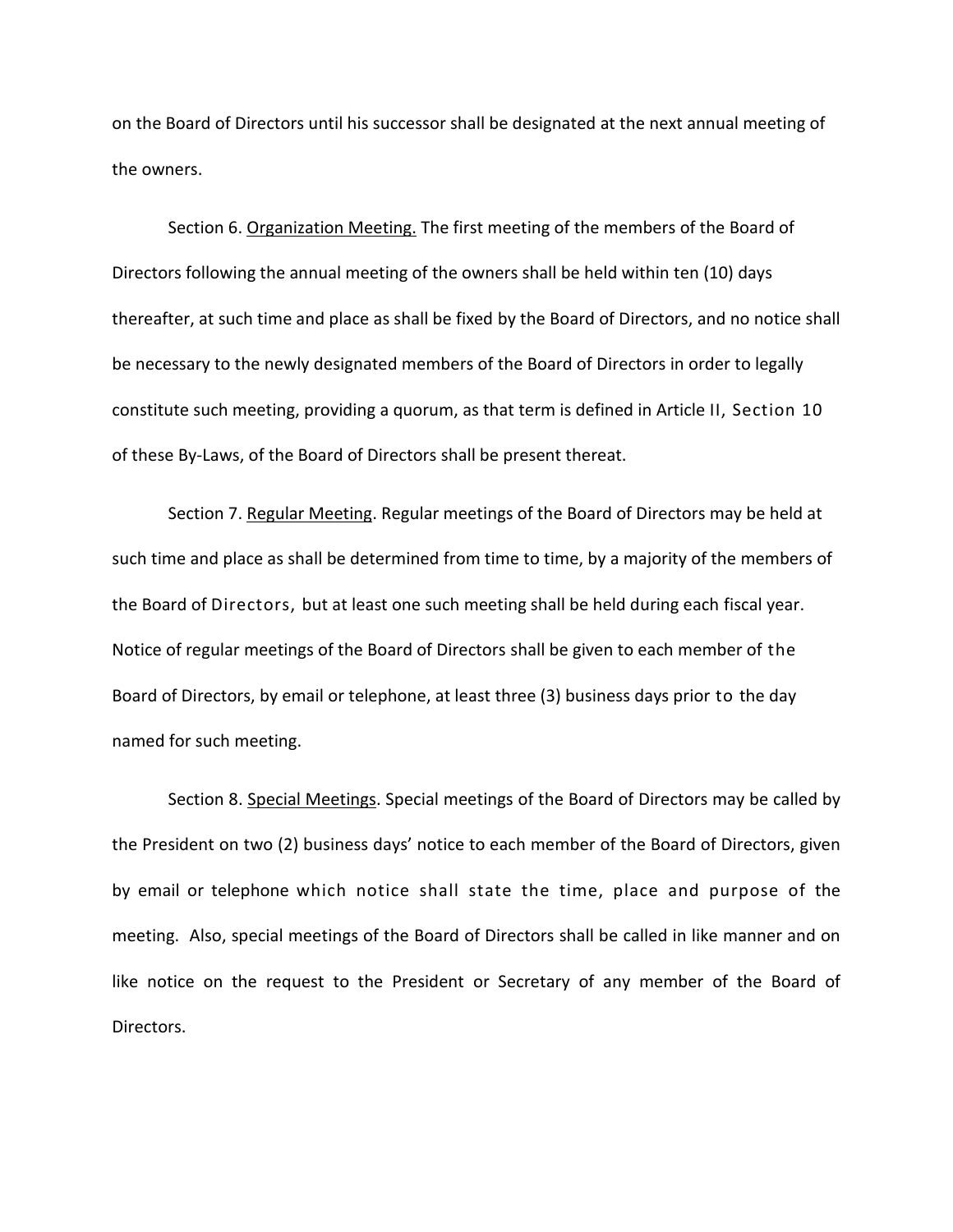Section 9. Waiver of Notice. Any member of the Board of Directors may, at any time waive notice of any meeting of the Board of Directors, and such waiver shall be deemed equivalent to the giving of such notice. Attendance by a member of the Board of Directors at any meeting of the Board shall constitute a waiver of notice by him of the time and place thereof. If all the members of the Board of Directors are present at any meeting of the Board, no notice shall be required and any business may be transacted at such meeting.

Section 10. Voting. Each member of the Board of Directors shall be entitled to cast one vote at all meetings of the Board of Directors without regard to the property he may personally own or represent.

Section 11. Quorum of Board of Directors. A quorum of the Board of Directors shall be 66 2/3% of the total number of directors and the votes of a majority of the members of the Board of Directors present at a meeting at which a quorum is present shall constitute the decision of the Board of Directors. If at any meeting of the Board of Directors there shall be less than a quorum present, a majority of those present may adjourn the meeting from time to time. At any such adjourned meeting at which a quorum is present, any business which might have been transacted at the meeting originally called, may be transacted without further notice.

Section 12. Fidelity Bonds. The Board of Directors may obtain fidelity bonds for all officers and employees of the Association and its managing agent, if any, handling or responsible for Association funds. The premiums on such bonds shall constitute a common expense.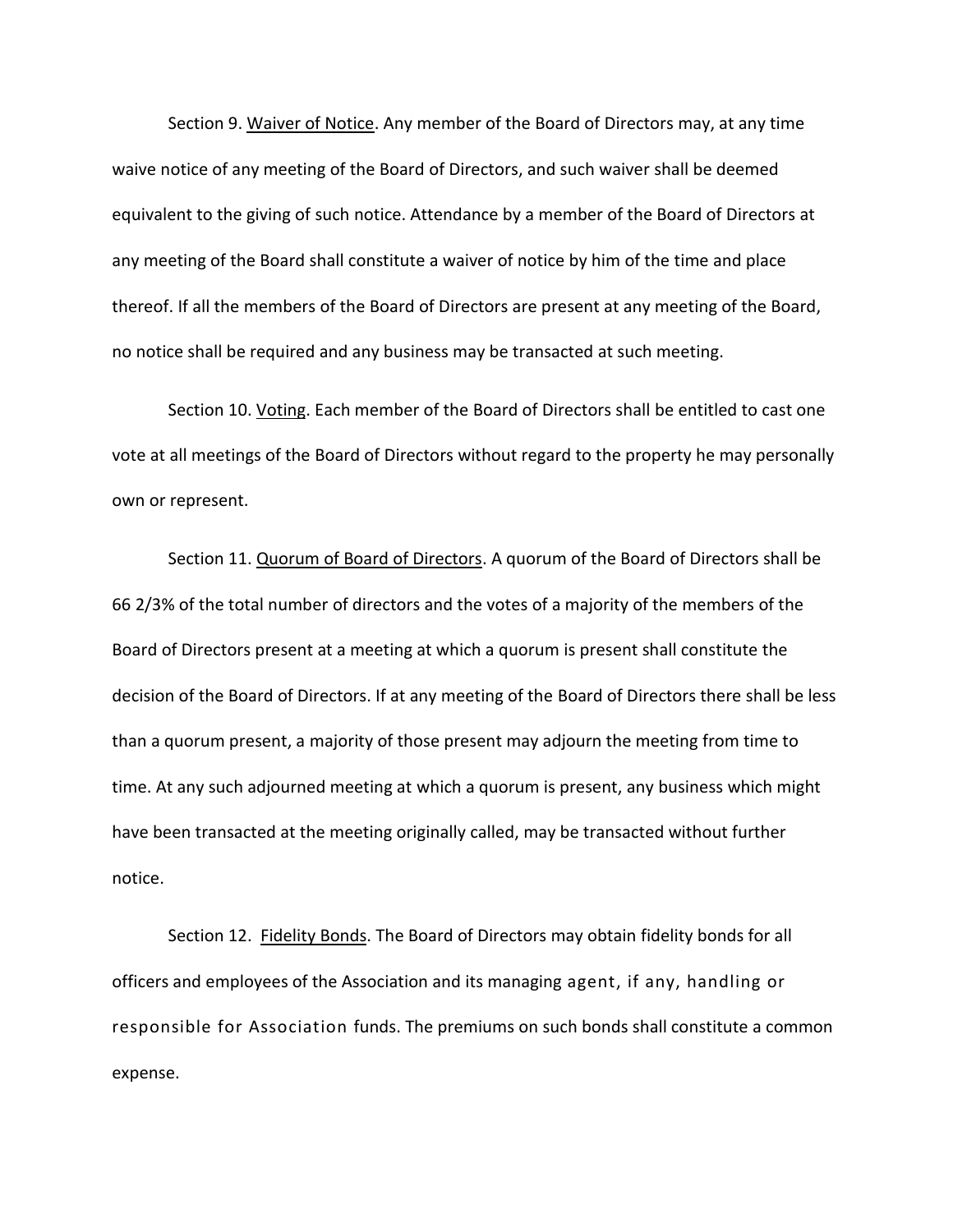Section 13. Compensation. No member of the Board of Directors shall receive any compensation from the Association for acting as such.

Section 14. Liability of the Board of Directors. The members of the Board of Directors shall not be liable to the owners for any mistake or judgment, negligence, or otherwise, except for their own individual willful misconduct or bad faith. The owners shall indemnify and hold harmless each of the members of the Board of Directors against all contractual liability to others arising out of contracts made by the Board of Directors on behalf of the Association unless any such contract shall have been made in bad faith or contrary to the provisions of these By-Laws. It is intended that the members of the Board of Directors shall have no personal liability with respect to any contract made by the Board of Directors nor any liability arising out of the aforesaid indemnity in favor of the members of the Board of Directors which shall be limited to such proportion of the total liability thereunder as his interest in his own property bears to the interest of all the owners in the Association. Every agreement made by the Board of Directors or by the managing agent or by the manager on behalf of the Association shall provide that the members of the Board of Directors, or the managing agent, or the manager, as the case maybe, are acting only as agents for the owners and shall have no personal liability thereunder (except as owners), and that each owner's liability thereunder shall be limited to such proportion of the total liability thereunder as his interest in his own property bears to the interest of all the owners in the Association.

#### ARTICLE III

**Members**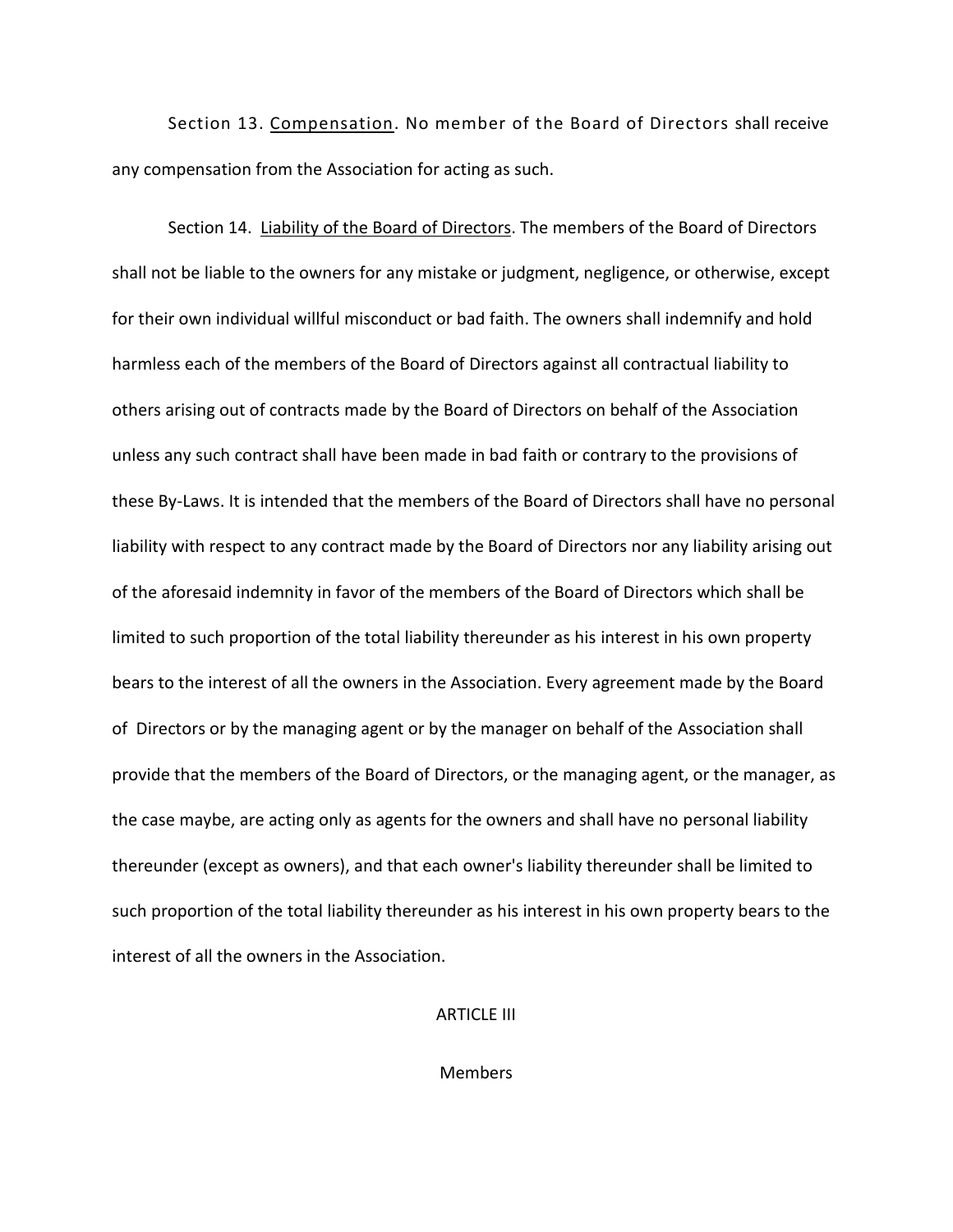Section 1. Annual Meeting. The annual meeting of the member owners shall be held during the month of April of each year, unless there are circumstances beyond the control of the Board of Directors, such as, natural disasters or government directives. At such meetings, the Board of Directors shall be designated by the member owners in accordance with the requirements of Section 3 of Article II of these By-Laws. The owner members may transact such other business at such meetings as may properly come before them.

Section 2. Place of Meeting. Meeting of the owner members shall be held at a suitable place convenient to the member owners as may be designated by the Board of Directors.

Section 3. Special Meetings. It shall be the duty of the President to call a special meeting of the owner members if so directed by resolution of the Board of Directors or upon a petition signed and presented to the Secretary by not less than 25% in common interest, in the aggregate, of owner members, the notice of any special meeting shall state the time and place of such meeting and the purpose thereof. No business shall be transacted at a special meeting except as stated in the notice.

Section 4. Notice of Meetings. It shall be the duty of the Board of Directors to provide notice of each annual meeting, and each special meeting at least seven but not more than twenty days prior to such meeting, stating the purpose thereof as well as the time and place where it is to be held.

Section 5. Adjournment of Meetings. If any meeting of owner members cannot be held because a quorum is not present, a majority in common interest of the owner members who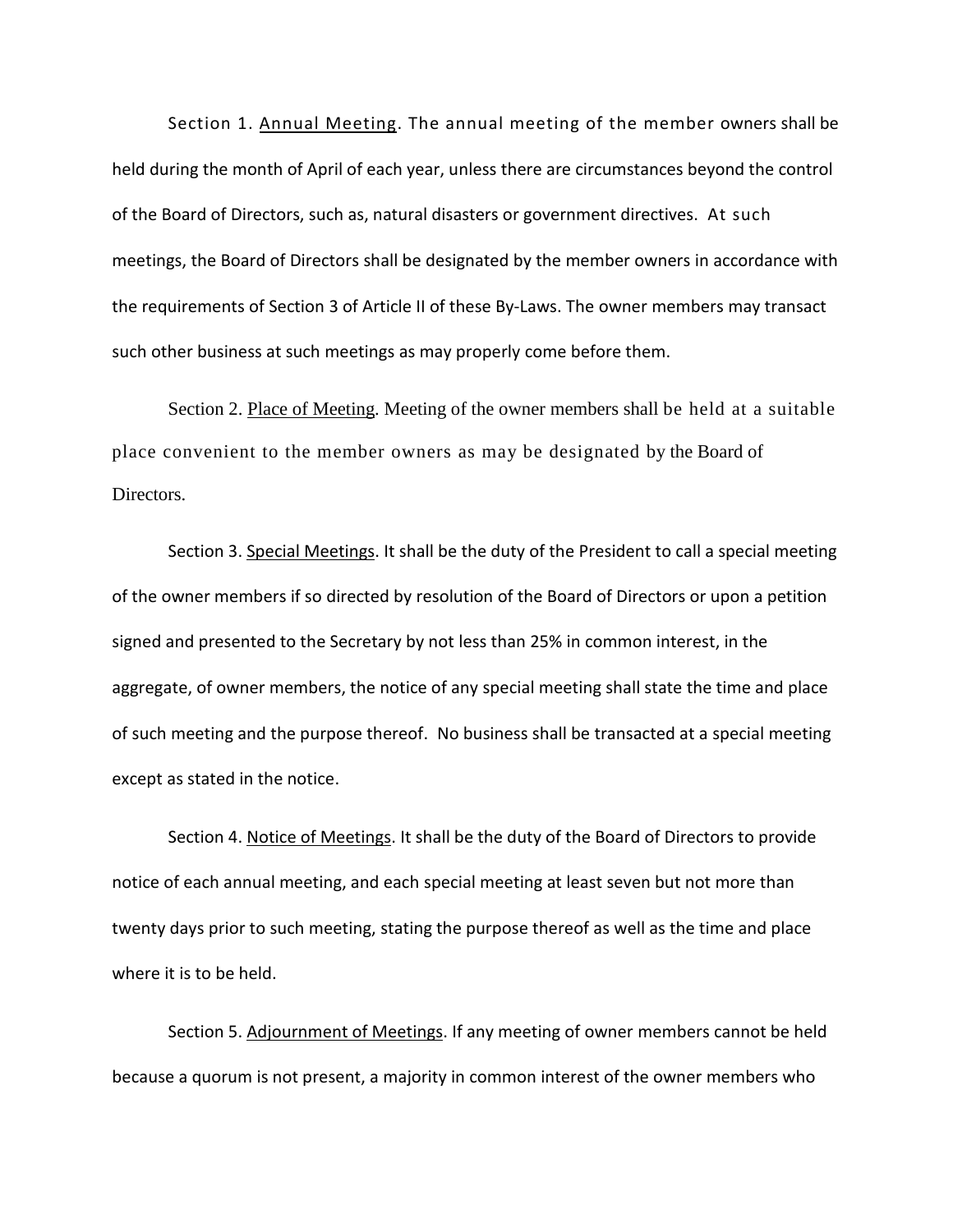are present at such meeting may adjourn the meeting to a time not less than forty-eight (48) hours from the time the original meeting was called.

Section6. Order of Business. The order of business at all meetings of the owner members shall be as follows:

- (a) Establish quorum.
- (b) Reading of minutes of preceding meeting.
- (c) Report of officers.
- (d) Reports of committees, if any.
- (e) Designation of new members of the Board of Directors (when so required).
- (f) Unfinished business.
- (g) New business.
- (h) Adjournment.

Section 7. Voting. The owner or owners of each lot or parcel, or some person designated by such owner or owners to act as proxy on his or their behalf and who need not be an owner, shall be entitled to cast the votes appurtenant to such lot or parcel at all meetings of the owner members. The designation of any such proxy shall be made in writing to the Secretary, and shall be revocable at any time by written notice to the Secretary by the owner or owners so designating. Any or all of such owners may be present at any meeting of the owner members and may vote or take any other action as an owner member either in person or by proxy. The total number of votes of all owner members shall be one for each platted lot, and each owner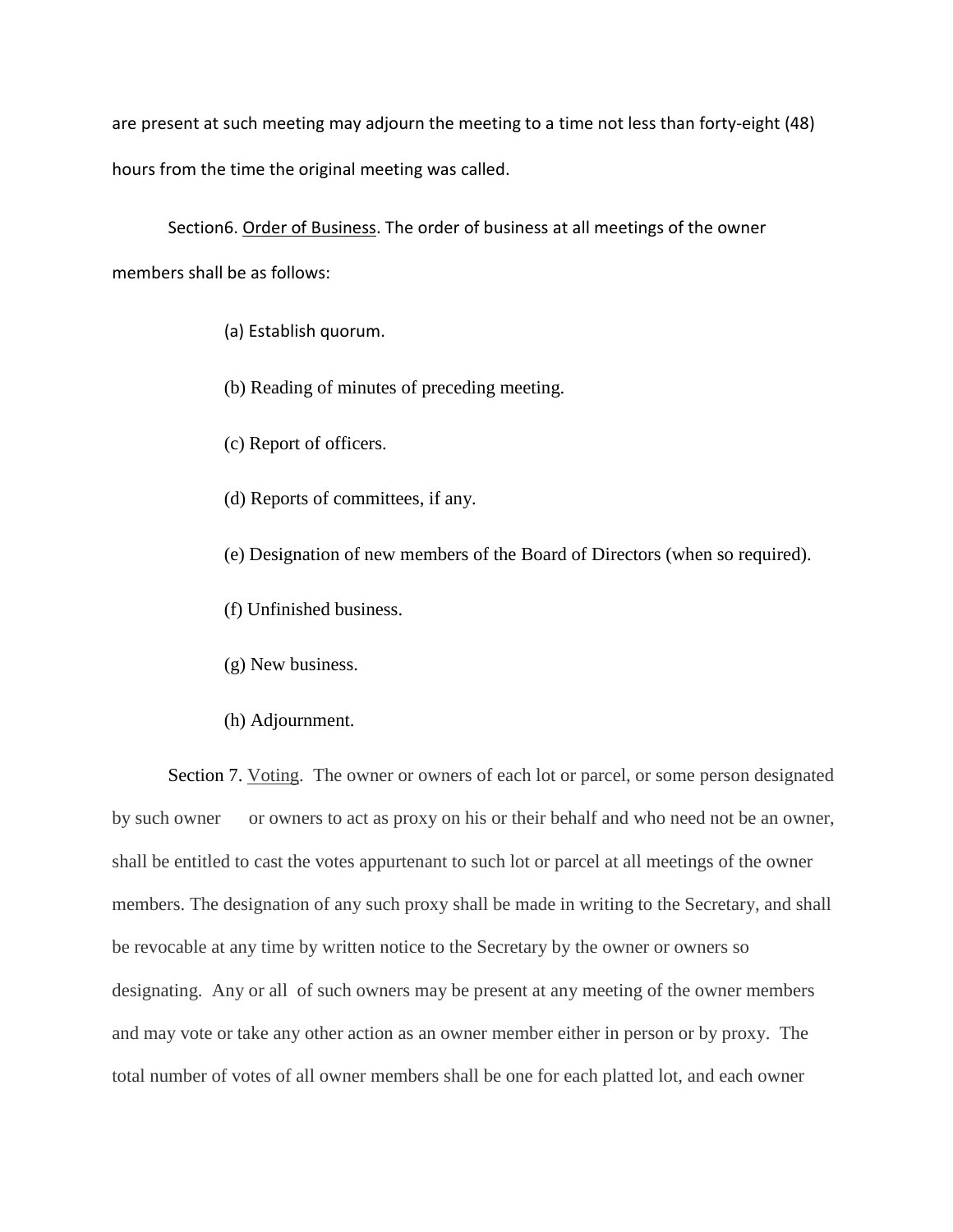member shall be entitled to cast that number of votes at all meetings of the owner members. A fiduciary shall be the voting member with respect to any lot owned in a fiduciary capacity.

Section 8. Majority of Owner Members. As used in these By-Laws, the term "Majority of Owner Members" shall mean those owners having more than 50% of the total authorized votes of all owners present in person or by proxy and voting at any meeting of the owner members, determined in accordance with the provisions of Section 7 of this Article.

Section 9. Quorum. Except as otherwise provided in these By-Laws, the presence in person or by proxy of owner members having 2 (two) percent of the total authorized votes of all owner members shall constitute a quorum at all meetings of the owner members.

Section 10. Majority Vote. The vote of a majority of owner members at a meeting at which a quorum is present shall be binding upon all owner members for all purposes except where in these By-Laws or by law, a higher percentage vote is required.

#### ARTICLE IV.

### **Officers**

Section l. Designation. The principal officers of the Association shall be the President, the Vice President, the Secretary, and the Treasurer, all of whom shall be elected by the Board of Directors. The Board of Directors may appoint an assistant treasurer, an assistant secretary, and such other officers as in its judgment may be necessary. The President and Vice President, but no other officers, need be members of the Board of Directors.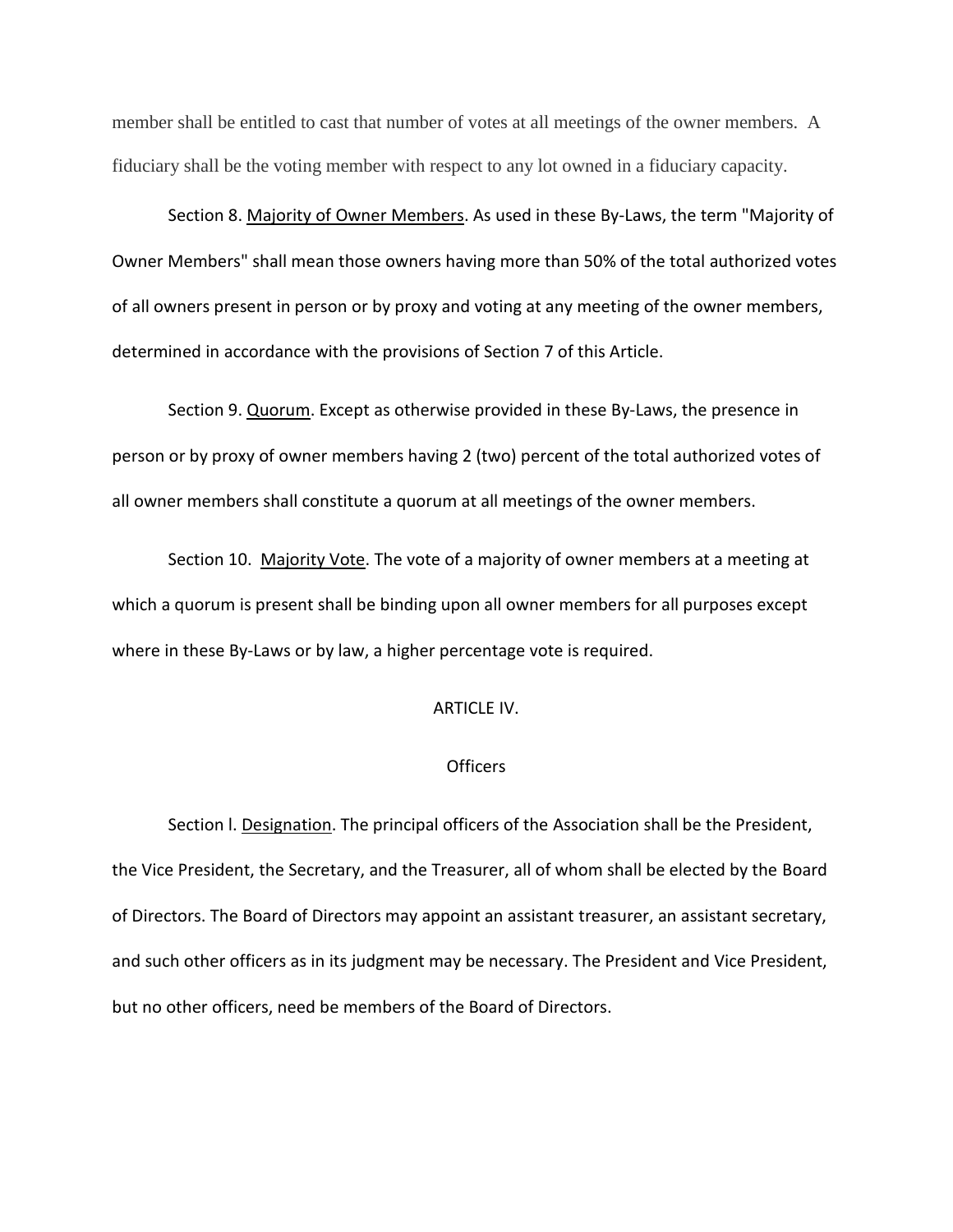Section 2. Election of Officers. The officers of the Association shall be elected annually by the Board of Directors at the organization meeting of each new Board of Directors and shall hold office at the pleasure of the Board of Directors.

Section 3. Removal of Officers. Upon the affirmative vote of a majority of the members of the Board of Directors, any officer maybe removed, either with or without cause, and his successor may be elected at any regular meeting of the Board of Directors, or at any special meeting of the Board of Directors called for such purpose.

Section 4. President. The President shall be the chief executive officer of the Association. He shall preside at all meetings of the owner members and of the Board of Directors. He shall have all of the general powers and duties which are incident to the office of president, including but not limited to the power to appoint committees from among the owner members from time to time as he may in his discretion decide is appropriate to assist in the conduct of the affairs of the Association.

Section 5. Vice President. The Vice President shall take the place of the President and perform his duties whenever the President shall be absent or unable to act. If neither the President nor the Vice President is able to act, the Board of Directors shall appoint some other member of the Board of Directors to act in the place of the President, on an interim basis. The Vice President shall also perform such other duties as shall from time to time be imposed upon him by the Board of Directors or by the President.

Section 6. Secretary. The Secretary shall keep the minutes of all meetings of the owner members and of the Board of Directors; he shall have charge of such books and papers as the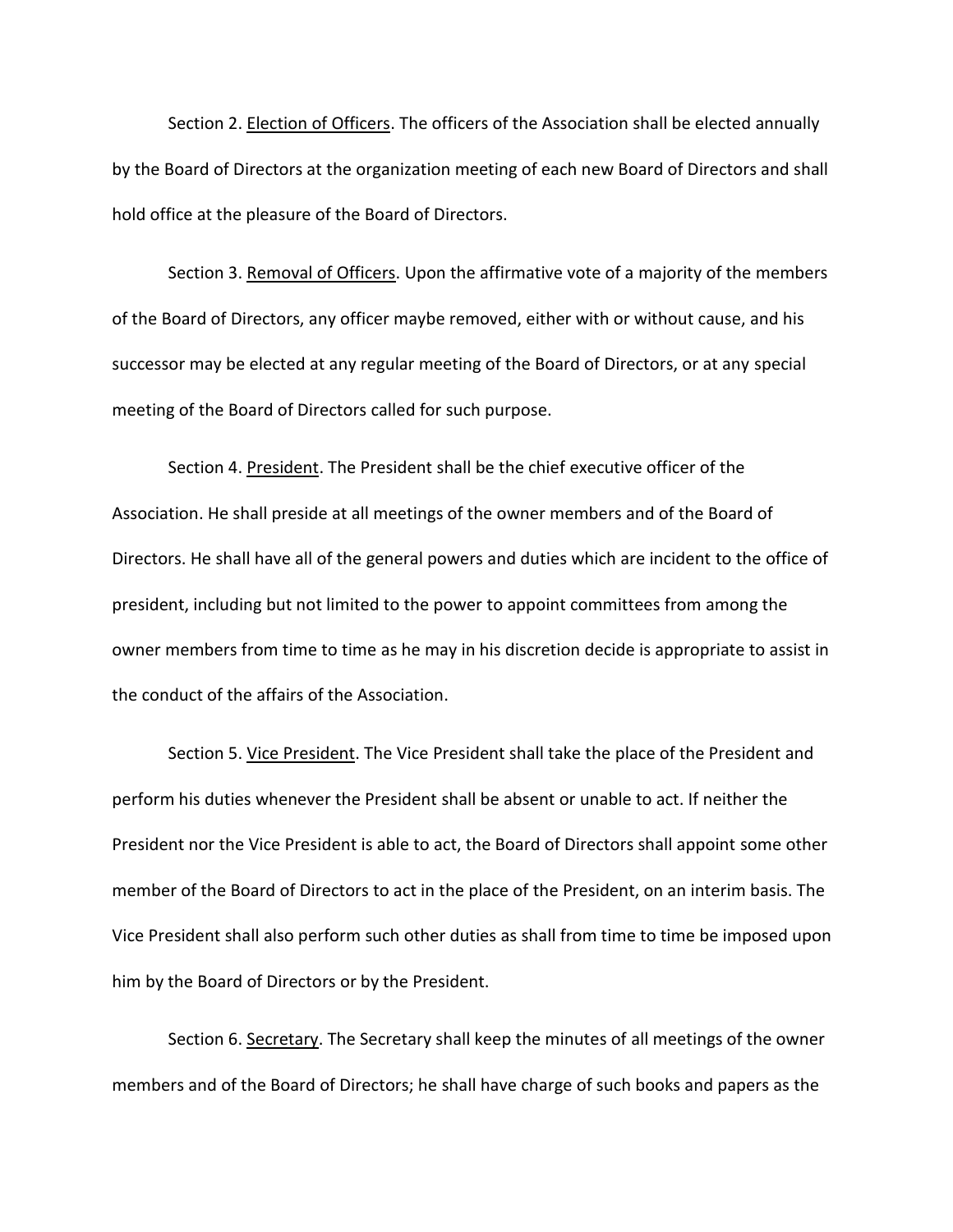Board of Directors may direct; and he shall, in general, perform all the duties incident to the office of secretary.

Section 7. Treasurer. The Treasurer shall have the responsibility for Association funds and securities and shall be responsible for keeping full and accurate financial records and books of account showing all receipts and disbursements, and for the preparation of all required financial data. He shall be responsible for the deposit of all moneys and other valuable effects in the name of the Board of Directors, or the managing agent, in such depositories as may from time to time be designated by the Board of Directors, and he shall, in general, perform all the duties incident to the office of treasurer.

Section 8. Agreements, Contracts, Deeds, Checks, etc. All agreements, contracts, deeds, leases, checks and other instruments of the Association shall be executed by any two officers of the Association or by such other person or persons as may be designated by the Board of Directors. (One of the aforesaid two officers must be the President or Vice President.)

Section 9. Compensation of Officers. No officer shall receive any compensation from the Association for acting as such.

### ARTICLE V.

### Operation of the Association

Section 1. Determination of Common Expenses and Fixing of Common Charges. The Board of Directors shall from time to time, and at least annually, prepare a budget for the Association, determine the amount of the common charges payable by the owner members to meet the common expenses of the Association, and allocate and assess such common charges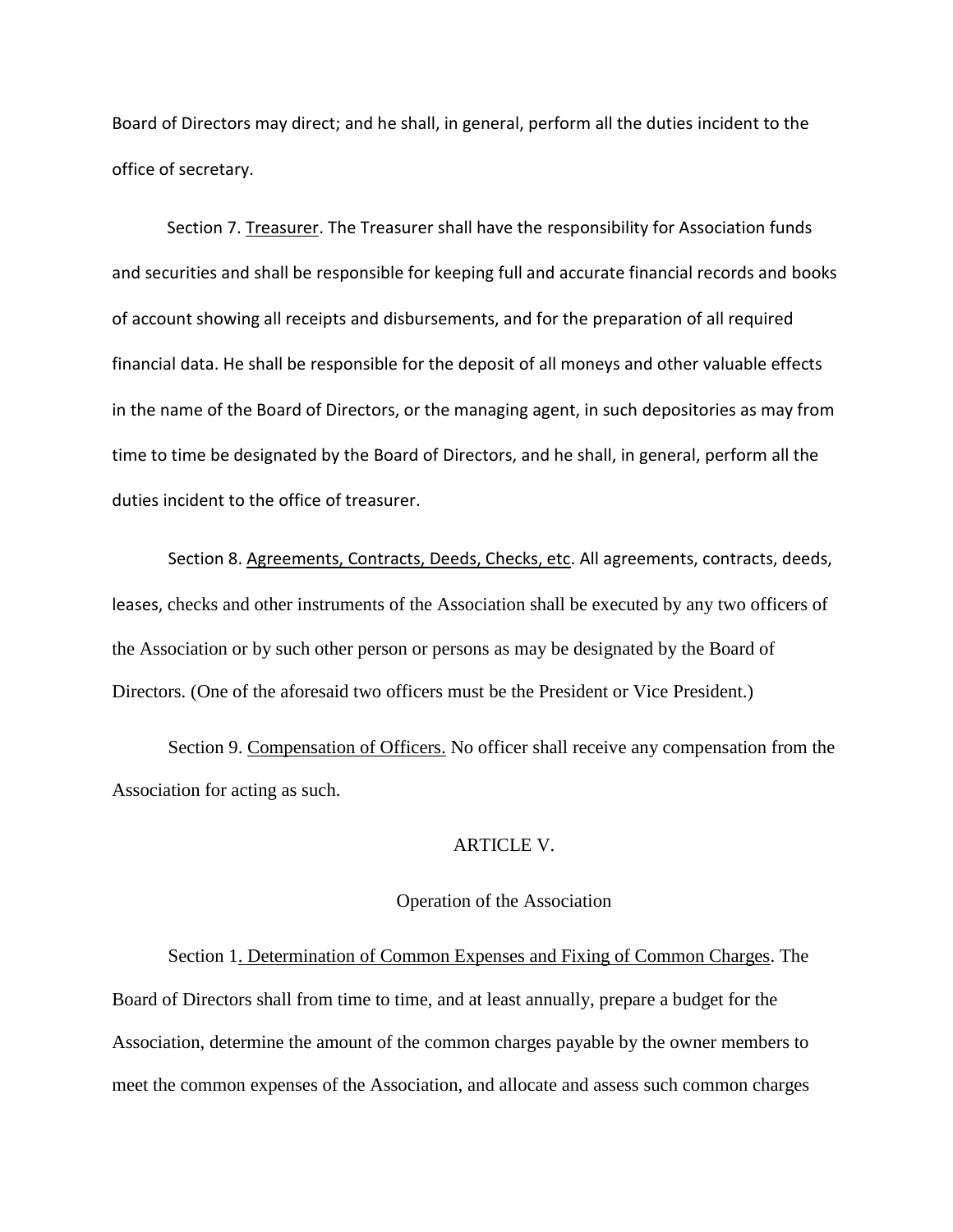among the owner members according to the common interests. The common expenses shall include, among other things, the cost of landscaping, and the maintenance of the green areas in the out lots and medians, and portions of the right-of-way within the area of Nelson's Creek, and the approaches thereto. The common expenses may also include the cost of all insurance premiums on either liability insurance or fidelity insurance and such amounts as the Board of Directors may deem proper for the operation and maintenance of the Association, including, without limitation, for the payment of accounting, counsel, or other professional or service fees, an amount for working capital of the Association, for a general operating reserve, for a reserve fund for replacements, and to make up any deficit in the common expenses for any prior year.

The Board of Directors shall advise all owner members, promptly, in writing, of the common charges payable by each of them respectively as determined by the Board of Directors, as aforesaid, and shall furnish copies of each budget on which such common charges are based, to all owner members.

Section 2. Insurance. The Board of Directors shall be required to obtain and maintain, to the extent obtainable, the following insurance: (1) any necessary liability insurance for possible liability arising from the operation of the Association; (2) workmen's compensation insurance; and (3) such other insurance as the Board of Directors may determine. All such policies shall provide that the adjustment of loss shall be made by the Board of Directors. Any payment on said policy shall be payable to the Association.

Section 3. Payment of Common Charges. All owner members shall be obligated to pay the common charges assessed by the Board of Directors pursuant to the provisions of Section 1 of this Article V at such time or times as the Board of Directors shall determine.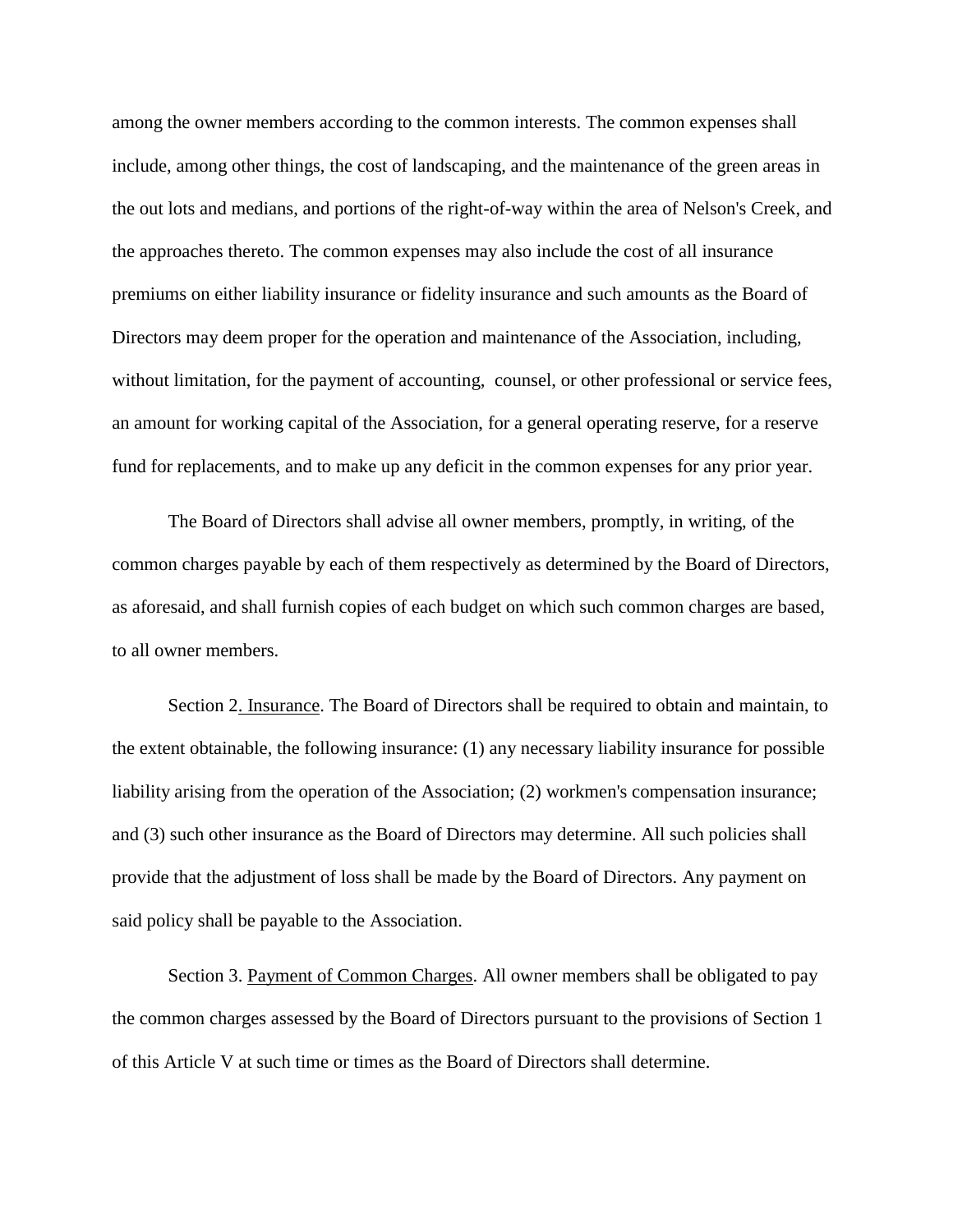Section 4. Collection of Assessments. The Board of Directors shall assess common charges against the owner members from time to time and at least annually and shall take action to collect any common charge due from any owner member which remains unpaid for more than 30 days from the due date for payment thereof.

Section 5. Default in Payment of Common Charges. In the event of default by any owner member in paying to the Board of Directors the common charges as determined by the Board of Directors, such owner shall be obligated to pay interest at the legal rate on such common charges from the due date thereof, together with all expenses, including attorneys' fees, incurred by the Board of Directors in any proceeding brought to collect such unpaid common charges. The Board of Directors shall have the right and duty to attempt to recover such common charges, together with interest thereon, and the expenses of the proceeding, including attorneys' fees, in an action to recover the same brought against such owner member, or by foreclosure of the lien.

Section 6. Statement of Common Charges. The Board of Directors shall promptly provide any owner member so requesting the same in writing, with a written statement of all unpaid common charges due from such owner member.

Section 7. Additions, Alterations or Improvements by the Board of Directors. Whenever, in the judgment of the Board of Directors, it shall become necessary to make an expenditure in excess of \$3,000.00, and such item has not been made a part of the regular budget for the Association, said amount shall not be expended without a special meeting and approval of the owner members.

ARTICLE VI.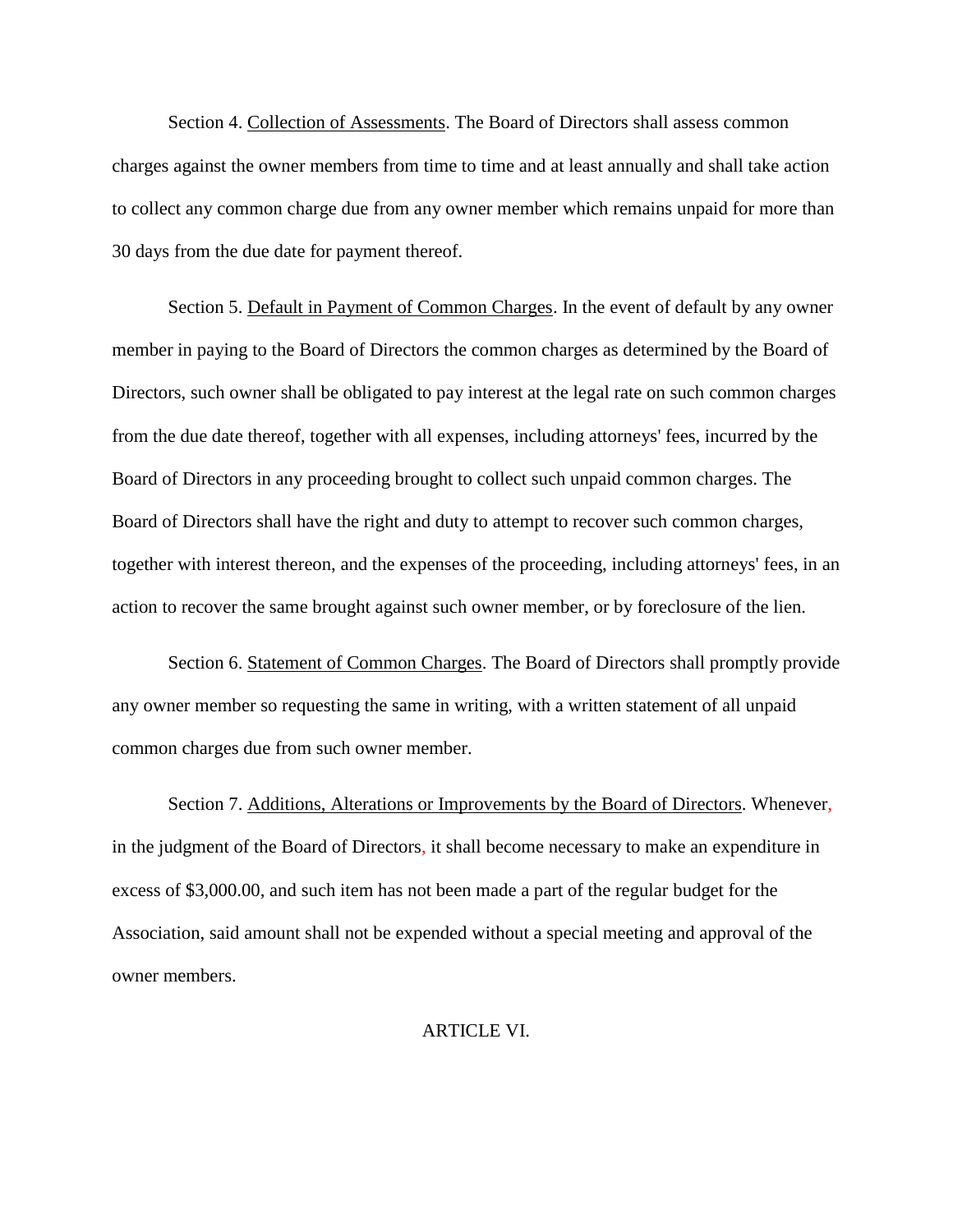Section 1. Notice of Default. The Board of Directors shall give notice to an owner member of any default in paying charges.

Section 2. Examination of Books. Each owner member and each mortgagee of a lot shall be permitted to examine the books of account of the Association at reasonable times, on business days, but not more often than once a month.

#### ARTICLE VII.

### Records

Section 1. Records and Audits. The Board of Directors or the managing agent shall keep detailed records of the actions of the Board of Directors and the managing agent, minutes of the meetings of the Board of Directors, minutes of the meetings of the owner members, and financial records and books of account of the Association, as well as a separate account for each lot which, among other things, shall contain the amount of each assessment of common charges against such lot, the date when due, the amounts paid thereon, and the balance remaining unpaid. A written report summarizing all receipts and expenditures of the Association shall be rendered by the Board of Directors to all owner members at least annually. In addition, an annual report of the receipts and expenditures of the Association, certified by an independent certified public accountant, shall be rendered by the Board of Directors to all owner members and to all mortgagees of lots who have requested the same, within four months after the end of each fiscal year.

# ARTICLE VIII.

## Miscellaneous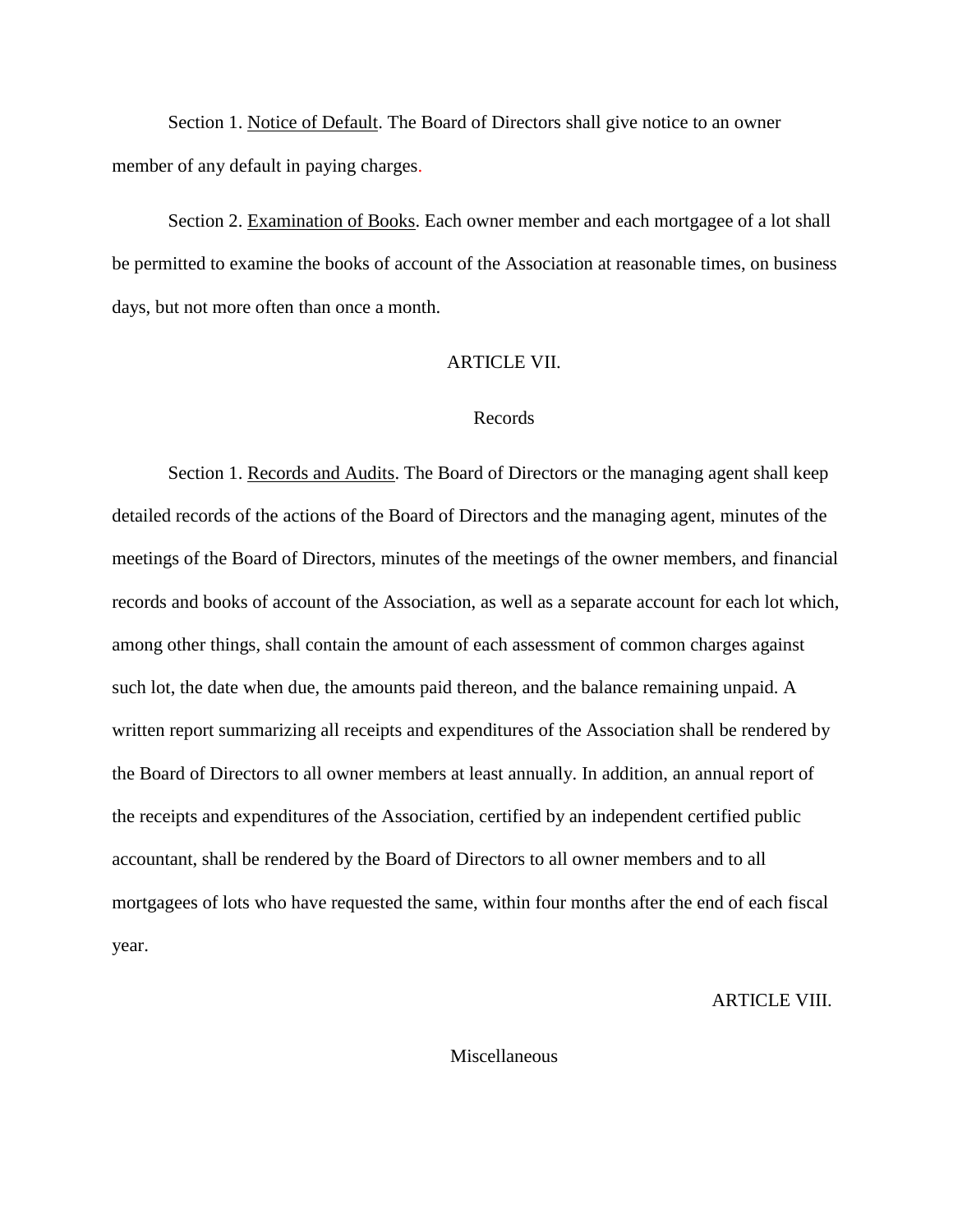Section 1. Notices. All notices hereunder shall be sent by mail to the office of the Board of Directors except as otherwise indicated within these By-Laws. All notices to any owner member shall be sent by mail to the Building or to such other address as may have been designated by the member from time to time, in writing, to the Board of Directors except as otherwise indicated within these By-Laws. All notices to mortgagees shall be sent by mail to their respective addresses, as designated by them from time to time, in writing, to the Board of Directors.

Section 2. Invalidity. The invalidity of any part of these By-Laws shall not impair or affect in any manner the validity, enforceability or effect of the balance of these By-Laws.

Section 3. Captions. The captions herein are inserted only as a matter of convenience and for reference, and in no way define, limit or describe the scope of these By-Laws, or the intent of any provision thereof.

Section 4. Gender. The use of the masculine gender in these By-Laws shall be deemed to include the feminine gender and the use of the singular shall be deemed to include the plural, whenever the context so requires.

Section 5. Waiver. No restriction, condition, obligation, or provision contained in these By-Laws shall be deemed to have been abrogated or waived by reason of any failure to enforce the same, irrespective of the number of violations or breaches thereof which may occur.

### ARTICLE IX.

Amendments to By-Laws